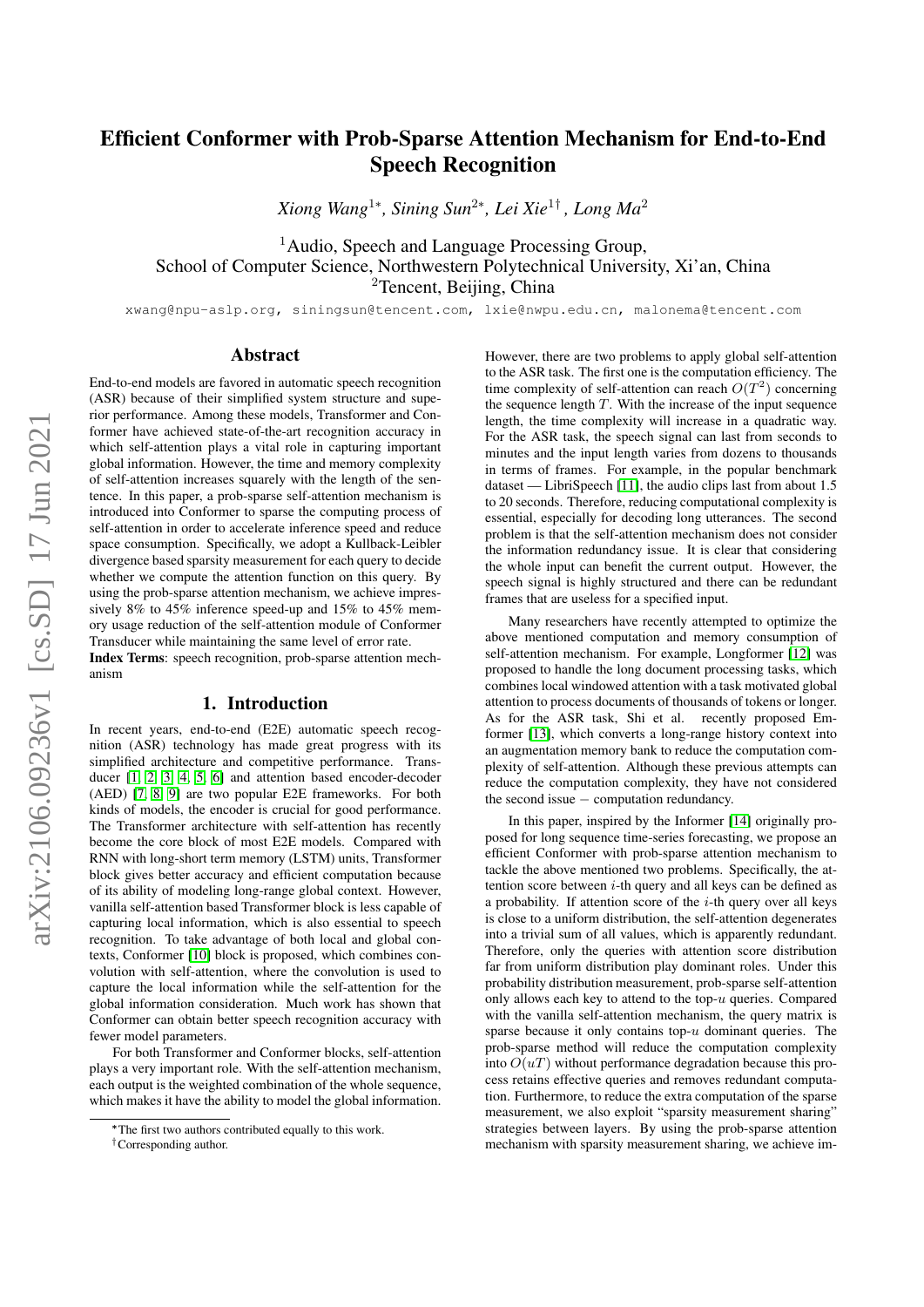<span id="page-1-0"></span>

Figure 1: *Architecture of Conformer Transducer.*

pressively 10% to 40% inference speed-up of the Conformer Transducer while maintaining the same level of CER/WER on AISHELL-1 [\[15\]](#page-4-14) and LibriSpeech [\[11\]](#page-4-10) corpora.

# 2. Conformer Transducer

## 2.1. Architecture of Transducer

In this paper, we use Conformer Transducer to verify our proposed method. The Transducer model can establish the alignment between acoustic features  $\mathbf{x} = [\mathbf{x}_1, \mathbf{x}_2, \cdots, \mathbf{x}_T]$  and label sequences  $y = [y_1, y_2, \dots, y_U]$ , where T is the number of feature frames and  $U$  is the length of the label sequence. Figure [1](#page-1-0) shows the transducer structure used in this paper, which mainly includes an encoder, a prediction network and a joint network. Specifically, the encoder converts the acoustic features into a high-dimensional representation  $h^{enc}$  which can be expressed as

$$
\mathbf{h}^{enc} = \text{Encoder}(\mathbf{x}).\tag{1}
$$

The main purpose of prediction network is to generate a higherdimensional representation  $h_{u}^{pred}$  of last label  $y_{u-1}$  as shown in Eq. [\(2\)](#page-1-1). To avoid the sparsity caused by directly using one-hot label as input, an embedding layer is arranged before  $N$  layers of LSTM.

<span id="page-1-1"></span>
$$
h_u^{pred} = \text{ Prediction}(y_{u-1}) \tag{2}
$$

The joint network is represented by several fully connected layers, and finally a softmax layer is used to predict the probability  $P(k|t, u)$  of the next label, as shown in

$$
h_{t,u} = \mathbf{W}^{joint} \tanh(\mathbf{U} h_t^{enc} + \mathbf{V} h_u^{pred} + b) + b_{joint} \quad (3)
$$

$$
P(k|t, u) = \text{softmax}(h_{t, u}) \tag{4}
$$

where U and V are the projection matrices to combine  $h_t^{enc}$ and  $h_u^{pred}$ , and  $\mathbf{W}^{joint}$  is used to project the output dimension to the number of labels. During training, transducer uses the forward-backward algorithm [\[16\]](#page-4-15) to maximize the posterior of y given x.

#### 2.2. Conformer Encoder

Recently, Conformer has achieved excellent performance in speech recognition [\[10\]](#page-4-9). Compared with Transformer, Conformer adds an additional convolution module to make up for the lack of local feature extraction ability of single self attention. A standard Conformer block consists of four modules: feed-forward module, self-attention module, convolution module and another feed-forward module. The Conformer block used in this paper does not use relative positional embedding in the self-attention block. The specific composition of each module is described in [\[10\]](#page-4-9).

As shown in Figure [1,](#page-1-0) when using Conformer as the encoder of Transducer, the input feature x first passes through the down-sampling layer and position embedding layer and then passes through M Conformer blocks. Each Conformer block needs to go through a macaron-like feed-forward module (FFN), multi-head self attention module (MHSA), convolution module (Conv), and another FFN with layernorm in order to get a higher-dimensional representation. This process can be described in Eq. [\(5\)](#page-1-2).

<span id="page-1-2"></span>
$$
x_{FFN_1} = x + \frac{1}{2} \text{FFN}(x)
$$
  
\n
$$
x_{MHSA} = x_{FFN_1} + \text{MHSA}\left(x + \frac{1}{2} \text{FFN}(x)\right)
$$
  
\n
$$
x_{Conv} = x_{MHSA} + \text{Conv}(x_{MHSA})
$$
  
\n
$$
x_{FFN_2} = \text{LayerNorm}\left(x_{Conv} + \frac{1}{2} \text{FFN}(x_{Conv})\right)
$$
 (5)

And for the prediction network, it still has N-layer LSTM commonly used by Transducer, while joint network is also implemented by the standard fully-connection layer.

# 3. Prob-Sparse Self-Attention

## 3.1. Self-attention Mechanism and Sparsity Analysis

Given input matrix  $\mathbf{X} \in \mathbb{R}^{L \times d_x}$ , where L and  $d_x$  are sequence length and dimension of input respectively. The self-attention mechanism first projects  $\hat{\mathbf{X}}$  into query matrix  $\mathbf{Q} = \mathbf{X}\mathbf{W}_q$ , key matrix  $\mathbf{K} = \mathbf{X}\mathbf{W}_k$  and value matrix  $\mathbf{V} = \mathbf{X}\mathbf{W}_v$ , where  $\{ \mathbf{Q}, \mathbf{K}, \mathbf{V} \} \in \mathbb{R}^{L \times d}$  and  $\mathbf{W}_q, \mathbf{W}_k, \mathbf{W}_v$  are projection matrices with appropriate shapes. Then attention in scaled dotproduct form can be represented by

<span id="page-1-3"></span>
$$
\mathcal{A}(\mathbf{Q}, \mathbf{K}, \mathbf{V}) = \text{softmax}\left(\frac{\mathbf{Q}\mathbf{K}^{\top}}{\sqrt{d}}\right) \mathbf{V}.
$$
 (6)

In order to describe prob-sparse self-attention, Eq. [\(6\)](#page-1-3) will be reformulated as its vector form. Specifically, for the  $i$ -th query  $q_i$  from Q, the attention score over the j-th key from K can be expressed as

$$
p(\mathbf{k}_j|\mathbf{q}_i) = \frac{\mathrm{e}^{\mathbf{q}_i \mathbf{k}_j^\top}/\sqrt{d}}{\sum_{l=1}^L \mathrm{e}^{\mathbf{q}_i \mathbf{k}_l^\top}/\sqrt{d}}.
$$
 (7)

Here we define  $p(\mathbf{k}_j | \mathbf{q}_i)$  as attention score of query  $\mathbf{q}_i$  over key  $\mathbf{k}_i$ . Then the self-attention of  $\mathbf{q}_i$  over **K** can be expressed as

<span id="page-1-4"></span>
$$
SA(\mathbf{q}_i, \mathbf{K}, \mathbf{V}) = \sum_{j=1}^{L} p(\mathbf{k}_j | \mathbf{q}_i) \mathbf{v}_j.
$$
 (8)

In this process, the time complexity of attention mechanism is  $O(L^2)$ . In fact, there is a certain sparsity in the query matrix [\[14\]](#page-4-13), which means that it is unnecessary to calculate attention for all queries. Therefore, vanilla self-attention will have a lot of redundant calculations. Generally speaking, if the distribution of  $p(\mathbf{k}_i | \mathbf{q}_i)$  yields to uniform a distribution, that is  $p(\mathbf{k}_i | \mathbf{q}_i) = 1/L$ , the self-attention of Eq. [\(8\)](#page-1-4) shrinks into a trivial average of all values. Therefore, only the queries whose attention scores over all keys are far from uniform distribution are important. From this aspect, the Kullback-Leibler(K-L) divergence between the real distribution P of  $p(\mathbf{k}_i | \mathbf{q}_i)$  and the uniform distribution  $U$  can be used to measure the validity of each query, expressed by

$$
KL(P||U) = \ln \sum_{j=1}^{L} e^{\frac{\mathbf{q}_i \mathbf{k}_j^{\top}}{\sqrt{d}}} - \frac{1}{L} \sum_{j=1}^{L} \frac{\mathbf{q}_i \mathbf{k}_j^{\top}}{\sqrt{d}} - \ln L. \tag{9}
$$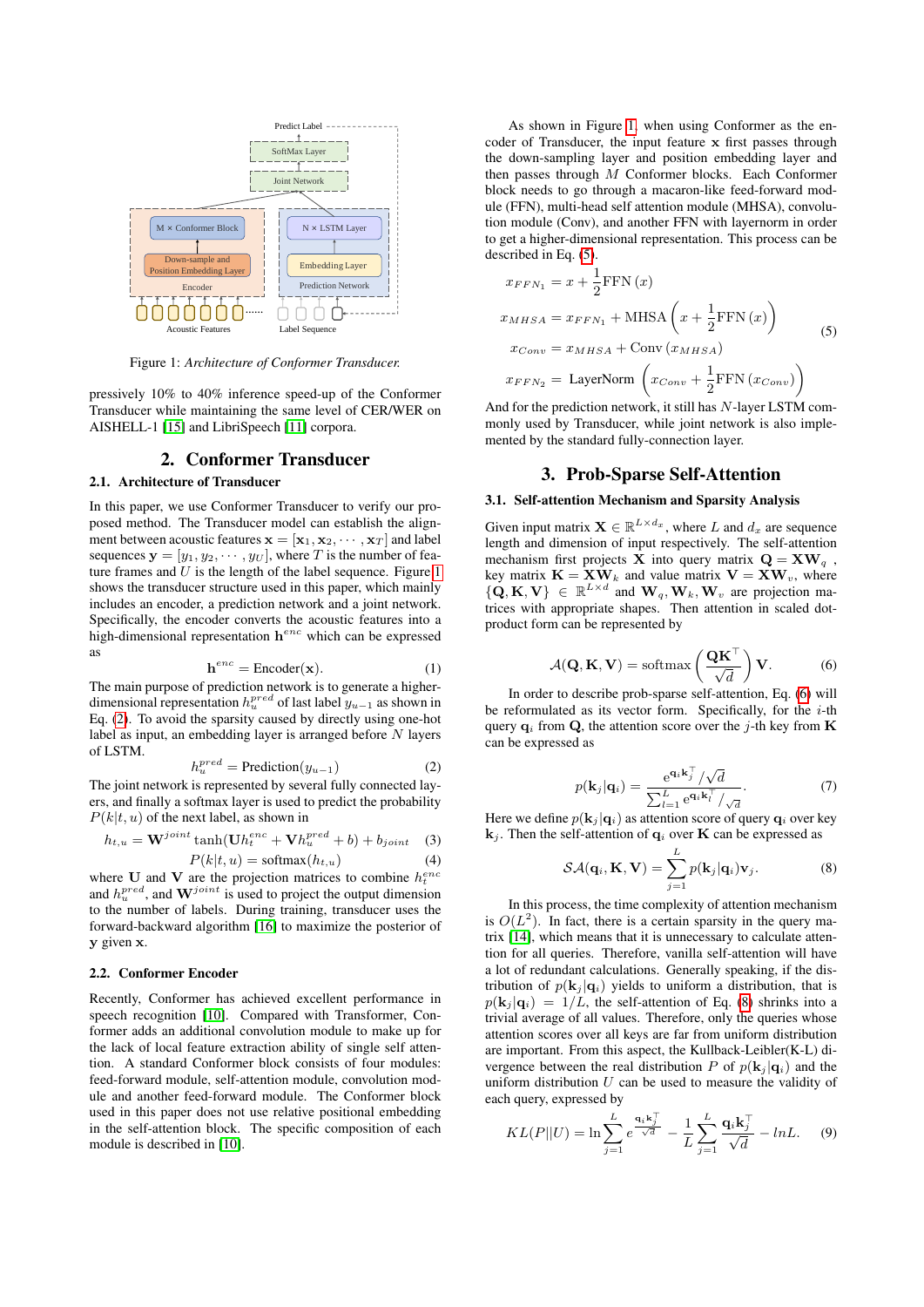After removing the constant, we can get Eq. [\(10\)](#page-2-0) and define it as sparsity measurement of  $q_i$ . The queries with larger  $M_{sparse}$ values play more important roles in the self-attention mechanism. In this way, we can measure the overall sparsity of each query and ignore the queries with lower  $M_{sparse}$  values during self-attention calculation, which can speed up the whole calculation procedure.

<span id="page-2-0"></span>
$$
M_{sparse}\left(\mathbf{q}_i, \mathbf{K}\right) = \ln \sum_{j=1}^{L_K} e^{\frac{\mathbf{q}_i \mathbf{k}_j^{\mathrm{T}}}{\sqrt{d}}} - \frac{1}{L} \sum_{j=1}^{L_K} \frac{\mathbf{q}_i \mathbf{k}_j^{\mathrm{T}}}{\sqrt{d}} \tag{10}
$$

#### 3.2. Prob-Sparse based Self-Attention

Although the sparsity measurement proposed in Eq. [\(10\)](#page-2-0) works well in theory, it needs to traverse all queries to calculate the dot-product pairs, which is still computing intensive. According to [\[14\]](#page-4-13), to further reduce the computation of this part, Eq. [\(10\)](#page-2-0) can be approximated by Eq. [\(11\)](#page-2-1) using sampling methods:

<span id="page-2-1"></span>
$$
\bar{M}_{sparse}\left(\mathbf{q}_{i}, \tilde{\mathbf{K}}\right) = \max_{j} \left\{ \frac{\mathbf{q}_{i} \mathbf{k}_{j}^{\top}}{\sqrt{d}} \right\} - \frac{1}{\tilde{L}} \sum_{j=1}^{\tilde{L}} \frac{\mathbf{q}_{i} \mathbf{k}_{j}^{\top}}{\sqrt{d}} \quad (11)
$$

where  $\bf{K}$  is a random sampling key matrix and  $\bf{L}$  is sampling number defined as  $\tilde{L} = r_{sample} \ln L$ . Here, sampling rate  $r_{sample}$  is constantly used to control how many samples can be sampled. After obtaining  $\bar{M}_{sparse}$  for each query, only top- $L_{sparse}$  queries with high  $\bar{M}_{sparse}$  value will be used to calculate self-attention, where  $L_{sparse} = r_{sparse}L$  and  $0 <$  $r_{sparse}$  < 1 where  $r_{sparse}$  is sparse rate. Finally, the selfattention will be calculated using

$$
\mathcal{SA}(\mathbf{q}_i, \mathbf{K}, \mathbf{V}) = \begin{cases} \sum_{j=1}^{L} p(\mathbf{k}_j | \mathbf{q}_i) \mathbf{v}_j, & \text{if } i \in I_{sparse} \\ \mathbf{v}_i, & \text{else} \end{cases}
$$
(12)

where  $I_{sparse}$  is the index of top- $L_{sparse}$  queries. It is obvious that for multi-layer attention, a query whose index is not in  $I_{sparse}$  will directly output the value and attention calculation is no longer needed.

## 4. Experiments

## 4.1. Datasets

In this paper, we verify our proposed prob-sparse attention mechanism based Conformer Transducer on two open source datasets: AISHELL-1 and LibriSpeech. The AISHELL-1 corpus contains 178 hours of labeled Mandarin speech data, recorded on different devices, and internally divided into the training, development and test sets <sup>[1](#page-2-2)</sup>. LibriSpeech contains 970 hours of labeled English speech data, internally divided into training, clean and other development and test sets  $2$ .

### 4.2. Experimental Setup

For all experiments, we use 80-dimensional log mel-filterbanks plus the 3-dimensional pitch features extracted by the KALDI toolkit [\[17\]](#page-4-16) as the acoustic features . We also apply SpecAugment [\[18\]](#page-4-17) for acoustic data augmentation. A set of 4230 Chinese characters is used as the modeling units for AISHELL-1 and a set of 5000 word pieces is used for LibriSpeech. All models are trained using the ESPNet toolkit [\[19\]](#page-4-18). During training, we use the Noam optimizer with peak learning rate at 1e-3 and gradient clipping is set at 5.0 for all models. All the

<span id="page-2-4"></span>Table 1: *CER comparison on AISHELL-1 test sets with different parameter initialization styles and query selection ways.*  $r_{sample} = 5$  for experiment with prob-sparse self-attention.

| ExpID | Param.<br>Initialization | Selection<br>of $q_i$ | $r_{sparse}$ | $CER(\%)$ |
|-------|--------------------------|-----------------------|--------------|-----------|
| B0    | Random                   | A11                   | 1.0          | 6.7       |
| B1    | B0                       | A11                   | 10           | 6.7       |
| EΩ    | Random                   | Prob-sparse           | 0.5          | 7.2       |
| E1    | B0                       | Prob-sparse           | 0.5          | 6.5       |
| E2    | R٥                       | Random selection      | 0.5          | 82        |

models for evaluation are obtained by averaging the best five models according to the loss on the development set. In different hyper-parametric experiments, the random seed and training steps are the same. All the experimental results are conducted on 4 NVIDIA Tesla V100 GPUs.

The Conformer encoder consists of 2 convolutional layers to do 4-time down-sampling with position embedding layer and 16 Conformer blocks. The attention dimension of each Conformer block is 256 with 4 attention heads. The kernel size of convolution module is 3 and the dimension of feed-forward module is 1024. The prediction network has 1 LSTM layer with 256 hidden units and the joint network has 512 hidden units. The size of embedding layer is 256. For the prob-sparse selfattention, it has two additional super parameters, one is the sampling rate  $r_{sample}$  used to calculate the sparsity measurement, and the other is the sparse rate  $r_{sparse}$  used to do scaled dotproduct with sparse query. The influence of these two hyperparameters will be analyzed in the later experiment.

#### 4.3. Training Strategy and Performance Analysis

Table [1](#page-2-4) shows the results of our proposed prob-sparse selfattention based Conformer Transducer on AISHELL-1 test sets. B0 is our baseline model trained with vanilla self-attention from scratch, which means we compute the attention function on all the queries. E0 is trained with our proposed prob-sparse selfattention from scratch. Compared with baseline B0, E0 with prob-sparse self-attention obtains worse CER. The main reason behind the accuracy degradation is that prob-sparse mechanism depends on a relative reliable model to calculate  $M_{sparse}$ for each query. Therefore, in experiment E1, we initialize our model from B0 and retrain the model using prob-sparse selfattention mechanism with sparse rate  $r_{sparse} = 0.5$ , which means that we only compute the attention function on a half of queries for each Conformer block. Compared with B0, E1 obtains even better recognition performance with CER lowered from 6.7 to 6.5, which also proves that the information redundancy issue we mentioned before does exist. To further exclude that the performance improvement comes from more training steps, experiment B1 is conducted, which proves that more training steps can not give further improvement. Furthermore, in order to show the effectiveness of our prob-sparse selfattention method, we also implement experiment E2 by sampling queries with random style. We can see that the CER increases from 6.5 (E1) to 8.2 (E2), which means that choosing queries randomly will hurt the model performance because it can not select the most useful queries.

All the experiments in Table [1](#page-2-4) use sparse rate  $r_{sparse}$  = 0.5. As analyzed in Section 3, small sparse rate means we compute the attention function on fewer queries. However, a small sparse rate also means more information will be discharged. To explore how sparse rate influence the model performance, we further conducted experiments with several  $r_{sparse}$  values. Fig-

<span id="page-2-2"></span><sup>1</sup>www.openslr.org/33/

<span id="page-2-3"></span><sup>2</sup>www.openslr.org/12/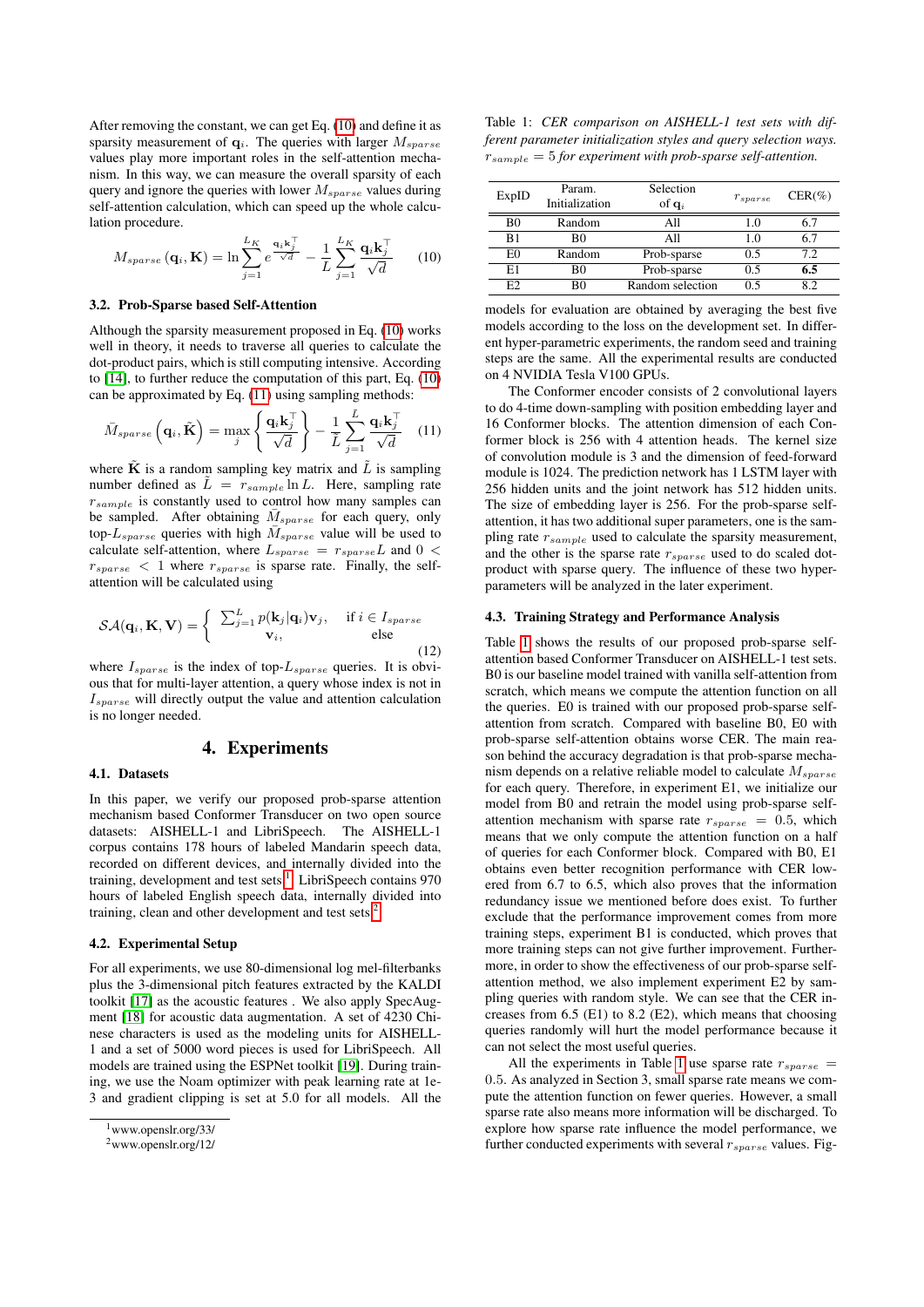ure [2](#page-3-0) shows how CER varies with respect to  $r_{sparse}$ . As we expected, when  $r_{sparse}$  < 0.35, the CER is worse than our baseline model, which means too much information is ignored. On the contrary, when  $r_{sparse}$  is between 0.35 to 0.5, the probsparse attention method can obtain consistent better results than baseline because the model can discard redundant information efficiently.

<span id="page-3-0"></span>

Figure 2: *Relationship between CER and*  $r_{sparse}$  *values on AISHELL-1 test set.*

#### 4.4. Sparsity Measurement Share Through Layers

As we mentioned before, in order to calculate the sparsity measurement  $M_{sparse}$ , some extra computations in each layer are introduced as described in Eq. [\(11\)](#page-2-1). It's worth noticing that the computation complexity will be further reduced if the sparsity measurement  $M_{sparse}$  can be shared through layers. To verify this hypothesis, we conduct experiments on AISHELL-1. Ta-ble [2](#page-3-1) shows results of  $M_{sparse}$  sharing through layers.  $N_{share}$ means that  $M_{sparse}$  is calculated every  $N_{share}$  layers and it will be shared for the next  $N_{share} - 1$  layers. In order to further reduce the calculation, we also try to reduce the sample number of keys in Eq. [\(11\)](#page-2-1), which is controlled by  $r_{sample}$ . In Table [2,](#page-3-1) E1 is same as the one in Table [1,](#page-2-4) where  $M_{sparse}$  will be calculated in each layer. For S0, we first reduce the queries sample rate factor from 5 to 1, which brings a small CER increase (from 6.5 to 6.7). However, we can still obtain the same results as our baseline model B0 in Table [1](#page-2-4) even when  $r_{sample} = 1$ . When we apply measurement share with  $N_{share} = 4$  for this 16-layer Conformer, we can reduce 4 times of calculation with no CER increasment, which verifies that the sparsity measurement can be shared through layers. Even when we increase  $N_{share}$  to 8 in S2, there is only negligible CER increase. Therefore, sparsity measurement share is an efficient way to reduce extra calculation for our ASR model.

<span id="page-3-1"></span>Table 2: *Comparison of the results on AISHELL-1 test sets in CER with different* rsample *and* Nshare *values with*  $r_{sparse}=0.5.$ 

| Exp ID         | $r_{sample}$ | $N_{share}$ | $CER(\%)$ |
|----------------|--------------|-------------|-----------|
| E1             |              |             | 6.5       |
| S <sub>0</sub> |              |             |           |
| S1             |              |             | 57        |
| $\mathcal{S}$  |              |             | 68        |

#### 4.5. Experiments on LibriSpeech

We also carry out experiments on LibriSpeech with different hyper parameters to verify our proposed method. LibriSpeech English dataset has a larger amount of data than AISHELL-1,

which can well verify the reliability of the experiments we have done above. The experimental results are shown in Table [3.](#page-3-2) Note that compared with the results reported in [\[10\]](#page-4-9), our baseline results of M0 in Table [3](#page-3-2) are worse because we did not spend too much effort on model refinement. Based on the results in Table [3,](#page-3-2) we can achieve consistent conclusions with those on AISHELL-1.

<span id="page-3-2"></span>Table 3: *Experimental results on LibriSpeech. L0-L3 are initialized by M0.*

| Exp ID         | $r_{sample}$ | $r_{sparse}$ | $N_{share}$ | dev   | dev   | test  | test  |
|----------------|--------------|--------------|-------------|-------|-------|-------|-------|
|                |              |              |             | clean | other | clean | other |
| M <sub>0</sub> |              |              |             | 4.0   | 10.3  | 4.2   | 10.3  |
| L0             |              | 0.5          | 4           | 4.0   | 10.5  | 4.3   | 10.5  |
| L1             |              | 0.5          | 8           | 4.1   | 10.8  | 4.4   | 10.9  |
| L <sub>2</sub> |              | 0.5          | 4           | 4.1   | 10.6  | 4.3   | 10.7  |
| L3             |              | 0.5          | 8           | 4.2   | 10.9  | 4.4   | 11.0  |

#### 4.6. Efficiency and Complexity

From the above experiments, we verify that there is a certain sparsity of queries in the attention mechanism. After we use sparsity measurement to keep only the effective queries for calculation, we observe that the model performance will not degrade. At the same time, this operation can also greatly reduce the time and space complexity of self-attention. Specifically, we evaluate the time and memory consumption of the self-attention module for sentences with different length in the Conformer Transducer model during the decoding process. As shown in Figure [3,](#page-3-3) our proposed method can relatively increase the inference speed by 8% to 45% and reduce the memory usage by 15% to 45% in different sentence lengths. This advantage will be more obvious with the increase of sentence length.

<span id="page-3-3"></span>

Figure 3: *Time and memory usage between standard and probsparse self-attention module of Conformer-Transducer on L2 in Table [3.](#page-3-3) All results are evaluated on a single thread of Intel(R) Xeon(R) CPU E5-2680 v4 @ 2.40GHz.*

# 5. Conclusions

In this paper, we proposed an efficient Conformer with probsparse attention mechanism. Specially, K-L divergence is adopted as a sparsity measurement to evaluate the effectiveness of each query in the self-attention module of Conformer and only more effective queries contribute to the result. We achieve impressively 8% to 45% inference speed-up and 15% to 45% memory usage reduction of the self-attention module of Conformer Transducer while maintaining the same level of error rate.